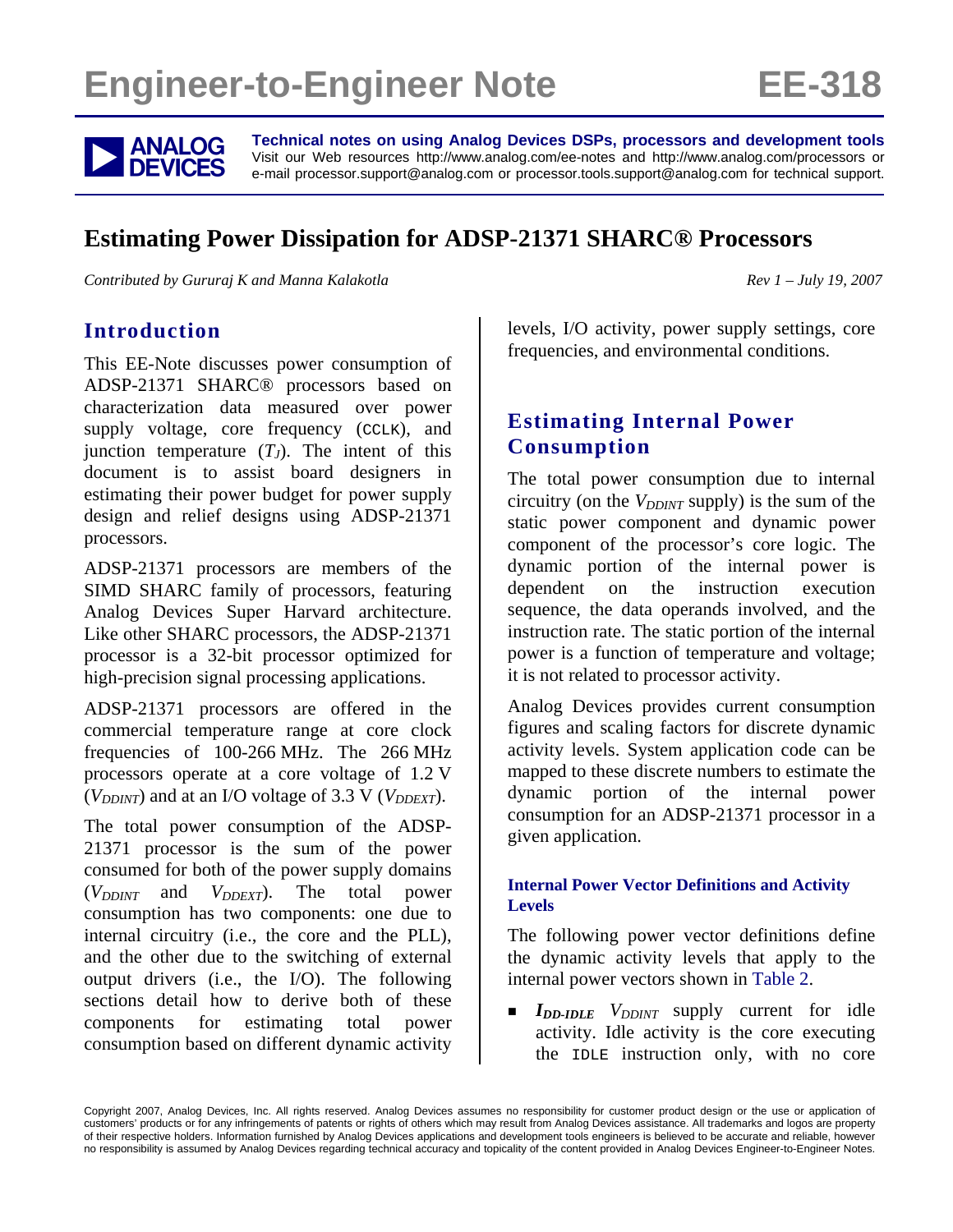

memory accesses, no DMA, and no interrupts.

- *IDD-INLOW V<sub>DDINT</sub>* supply current for low activity. Low activity is the core executing a single-function instruction fetched from internal memory, with no core memory accesses, no DMA, and no activity on the external port.
- *IDD-INHIGH V<sub>DDINT</sub>* supply current for high activity. High activity is the core, executing a multi-function instruction fetched from internal memory and/or cache, with 16 core memory accesses per CLKIN cycle (based on a CLKCFG1-0 setting of 16:1 and DMx64 i.e., long word accesses on DM bus) and DMA through three SPORTs running at 33.3 MHz, SDRAM DMA at 133 MHz and one SPI DMA at 4.16 MHz. The DMAs are chained to themselves (running continuously) and do not use interrupts. The bit pattern for each core memory access and DMA is random.
- *IDD-INPEAK V<sub>DDINT</sub>* supply current for peak activity. Peak activity is the core, executing a multi-function instruction fetched from internal memory and/or cache, with 32 core memory accesses per CLKIN cycle (based on a CLKFG1-0 setting of 32:1 and DMx64, PM<sub>x64</sub>, i.e., long word accesses simultaneously occurring on both DM and PM buses), DMA through six SPORTs and two SPIs running at 33.3 MHz, SDRAM

DMA at 133 MHz, and one UART DMA at 8.33 MHz. Also, two PCGs are configured to generate clocks at 133 MHz. The DMAs are chained to themselves (running continuously) and do not use interrupts. The bit pattern for each core memory access and DMA is random.

- The test code used to measure *I<sub>DD-</sub>*<br> *INPEAK* represents worst-case represents processor operation. This activity level is not sustainable under normal application conditions.
- *IDD-INPEAK-TYP V<sub>DDINT</sub>* supply current for *typical* peak activity. *Typical* peak activity is the core executing a multi-function instruction fetched from internal memory and/or cache, with 32 core memory accesses per CLKIN cycle (DMx64, PMx64), DMA through six SPORTs running at 33.3 MHz, DMA through one SPI running at 665 kHz, and SDRAM accesses through the external port running at 133 MHz. The bit pattern for each core memory access, and DMA and SDRAM access is random. SDRAM accesses are split between 60% reads and 40% writes.

[Table 1](#page-2-0) summarizes the idle, low, high, peak and *typical* peak dynamic activity levels corresponding to the internal power vectors listed above and in [Table 2.](#page-3-0)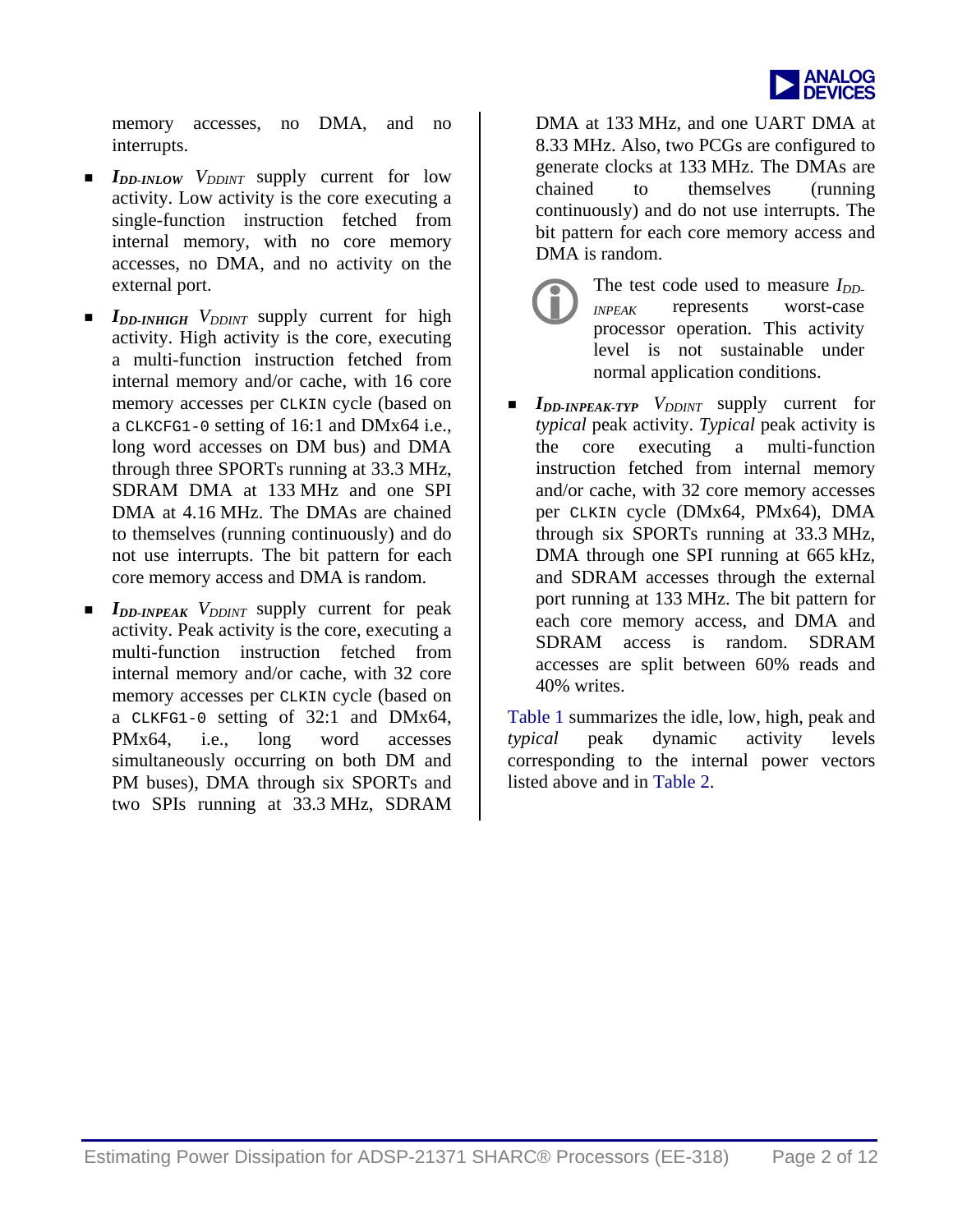

| <b>Operation</b>                                                                                            | <b>Idle</b>                            | Low                                    | High                                                   | Peak                                                                            | Peak (Typical)                                                            |
|-------------------------------------------------------------------------------------------------------------|----------------------------------------|----------------------------------------|--------------------------------------------------------|---------------------------------------------------------------------------------|---------------------------------------------------------------------------|
| <b>Instruction Type</b>                                                                                     | <b>IDLE</b>                            | Single-function                        | Multi-function                                         | Multi-function                                                                  | Multi-function                                                            |
| <b>Instruction Fetch</b>                                                                                    | Int Memory                             | Int Memory                             | Int Memory,<br>Cache                                   | Int Memory,<br>Cache                                                            | Int Memory,<br>Cache                                                      |
| Core Memory Access <sup>1</sup>                                                                             | None                                   | None                                   | 16 per tCK cycle <sup>2</sup>                          | 32 per tCK cycle <sup>3</sup>                                                   | 32 per tCK cycle <sup>3</sup>                                             |
| DMA / Switching Frequencies<br>Ext Port / SDRAM<br><b>SPORTs</b><br><b>SPI</b><br><b>UART</b><br><b>PCG</b> | SDCLK only<br>N/A<br>N/A<br>N/A<br>N/A | SDCLK only<br>N/A<br>N/A<br>N/A<br>N/A | 133 MHz<br>3 @ 1/8*CCLK<br>1 @ 1/64*CCLK<br>N/A<br>N/A | 133 MHz<br>6 @ $1/8*CCLK$<br>2 @ 1/8*CCLK<br>$1 \& 1/64*CCLK$<br>2 @ $1/2*CCLK$ | $60/40$ RD/WR<br>6 @ 1/8*CCLK<br>$1/400*CCLK$<br>$1 \omega$<br>N/A<br>N/A |
| Data Bit Pattern for Core<br>Memory Access and DMA                                                          | N/A                                    | N/A                                    | Random                                                 | Random                                                                          | Random                                                                    |
| Ratio – Continuous Instruction<br>Loop to SDRAM Control Code                                                | N/A                                    | 100\%<br>Instruction<br>Loop           | 100% Instruction<br>Loop                               | 100% Instruction<br>Loop                                                        | 50::50<br>60::40<br>70::30                                                |

<span id="page-2-0"></span>*Table 1. Dynamic activity level definitions* 

#### **Estimating IDDINT Dynamic Current, IDD-DYN**

Two steps are involved in estimating the dynamic power consumption due to the internal circuitry (i.e., on the  $V_{DDINT}$  supply). The first step is to determine the dynamic baseline current, and the second step is to determine the percentage of activity for each discrete power vector with respect to the entire application.

#### *I<sub>DD</sub> Baseline Dynamic Current, I<sub>DD-BASELINE-DYN*</sub>

The ADSP-21371 *I<sub>DD</sub>* BASELINE *DYN* current graph is shown in [Figure 1](#page-2-1) ([Appendix A](#page-8-0) contains a larger image of this graph). Note that the *I<sub>DD\_BASELINE\_DYN* current is derived using the *I<sub>DD</sub>*.</sub> *INHIGH* dynamic activity level vs. core frequency. Each curve in the graph represents a baseline *IDDINT* dynamic current for a specified power supply setting. Using the curve specific to the application, the baseline dynamic current (*I<sub>DD</sub>* BASELINE DYN) for the *V<sub>DDINT</sub>* power supply domain can be estimated at the operating frequency of the processor in the application. For example, with the core operating at 1.2 V  $(V_{DDINT})$  and a frequency of 266 MHz, the corresponding baseline dynamic current  $(I_{DD\ BASELINE\ DYN})$  for the  $V_{DDINT}$  power supply domain would be approximately 0.444 A.

<span id="page-2-1"></span>

*Figure 1. Baseline I<sub>DDINT</sub> dynamic current* 

 $\overline{a}$ 

<span id="page-2-2"></span> $tCK = CLKIN$ ; Core clock ratio 16:1

<span id="page-2-3"></span> $2$  DMx64 Access

<span id="page-2-4"></span><sup>3</sup> DMx64 Access, PMx64 Access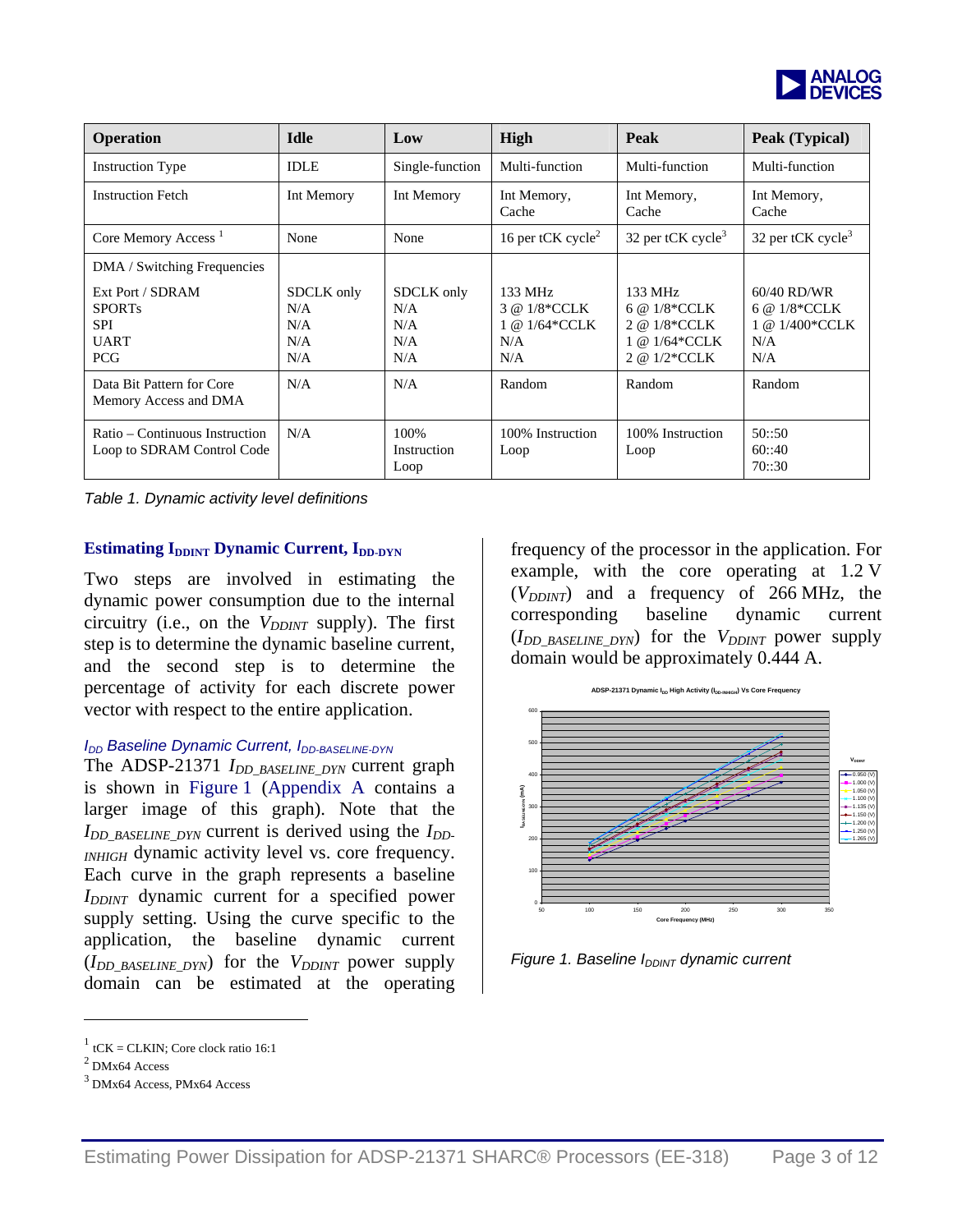

The ADSP-21371 processor is *not*<br>specified for operation at all values of<br>Veget shown. These curves are for specified for operation at all values of  $V_{DDINT}$  shown. These curves are for reference only. Refer to the data sheet for actual specifications.

#### *I<sub>DD</sub> Dynamic Current Running Your Application*

[Table 2](#page-3-0) lists the scaling factor for each activity level, used to estimate the dynamic current for each specific application. With knowledge of the program flow and an estimate of the percentage of time spent at each activity level, the system developer can use the baseline dynamic current (*IDD\_BASELINE\_DYN*) shown in [Figure 1](#page-2-1) and the corresponding activity scaling factor from [Table 2](#page-3-0) to determine the dynamic portion of the internal current  $(I_{DD-DYN})$  for each ADSP-21371 processor in a system.

| <b>Power Vector</b>               | <b>Activity Scaling Factor (ASF)</b> |
|-----------------------------------|--------------------------------------|
| $I_{\text{DD-IDLE}}$              | 0.22                                 |
| $I_{DD-INI,OW}$                   | 0.42                                 |
| $I_{DD\text{-}INHIGH}$            | 1.00                                 |
| $I_{DD-INPEAK}$                   | 1.26                                 |
| $I_{DD\text{-}INPEAK\text{-}TYP}$ |                                      |
| 50::50                            | 0.87                                 |
| 60:40                             | 0.94                                 |
| 70::30                            | 1.02                                 |

<span id="page-3-0"></span>*Table 2. Internal power vectors and dynamic scaling factors* 

The ADSP-21371 dynamic current consumption in a specific application is calculated according to the following formula, where "%" is the percentage of the overall time that the application spends in that state:

(% *Peak Typical activity level* x *IDD-INPEAK-TYP ASF* x *IDD\_BASELINE\_DYN*) ( % *Peak activity level* x *IDD-INPEAK ASF* x *IDD\_BASELINE\_DYN*) ( % *High activity level* x *IDD-INHIGH ASF* x *IDD\_BASELINE\_DYN*) ( % *Low activity level* x *IDD-INLOW ASF* x *IDD\_BASELINE\_DYN*) +( % *Idle activity level* x *IDD-IDLE ASF* x *IDD\_BASELINE\_DYN*)

 $= Total Dynamic Current for V<sub>DDINT</sub> (I<sub>DD-DYN</sub>)$ 

Equation 1. Internal dynamic current (I<sub>DD-DYN</sub>)

For example, after profiling the application code for a particular system, activity is determined to be proportioned as follows.

> *(0% Peak Typical Activity Level) (50% Peak Activity Level) (40% High Activity Level) (10% Low Activity Level) (0% Idle Activity Level)*

<span id="page-3-1"></span>*Figure 2. Internal system activity levels* 

Using the activity scaling factor (*ASF*) provided for each activity level in [Table 2](#page-3-0) (and the core operating at  $1.2$  V ( $V_{DDINT}$ ) and 266 MHz), a value for the dynamic portion of the internal current consumption of a single processor can be estimated as follows.

> *(50% x 1.26 x 0.444) (40% x 1.00 x 0.444) +(10% x 0.42 x 0.444)*  $I_{DD-DYN} = 0.476 A$

*Figure 3. Internal dynamic current estimation* 

Therefore, the total estimated dynamic current on the  $V_{DDINT}$  power supply in this example is 0.476 A.

#### **Estimating IDDINT Static Current, IDD-STATIC**

The ADSP-21371 *I<sub>DD-STATIC</sub>* current graph is shown in [Figure 4](#page-4-0) ([Appendix B](#page-8-1) contains a larger image of this graph). The static current on the  $V_{DDINT}$  power supply domain is a function of temperature and voltage but is *not* a function of frequency or activity level. Therefore, unlike the dynamic portion of the internal current, the static current does not need to be calculated for each discrete activity level or power vector. Using the static current curve corresponding to the application (i.e., at the specific  $V_{DDINT}$ ), the baseline static current (*I<sub>DD-STATIC</sub>*) can be estimated vs. junction temperature  $(T<sub>I</sub>)$  of the ADSP-21371 processor (see [Appendix C](#page-10-0) for estimating  $T_I$ ).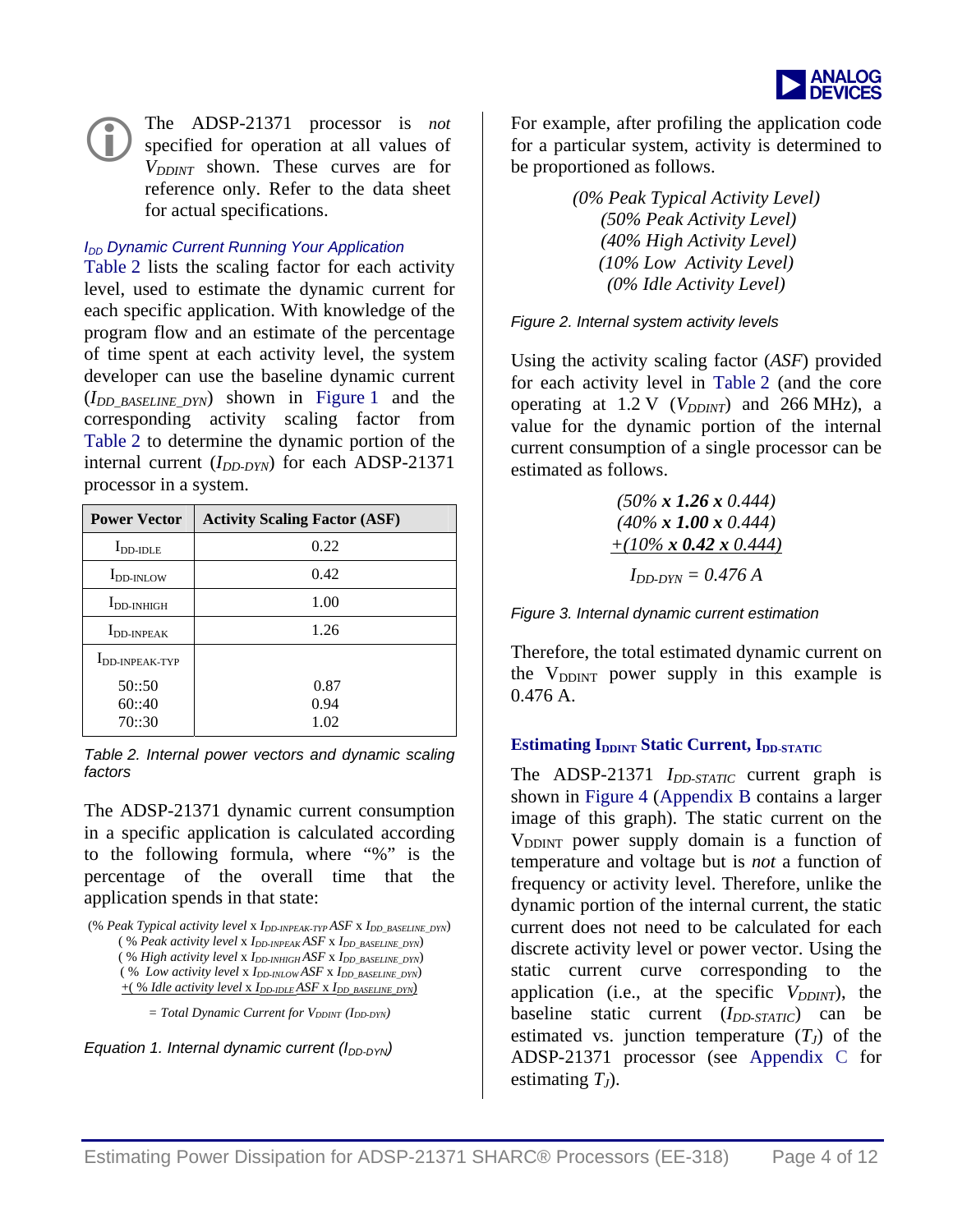

For example, in an application with the core operating at 1.2 V  $(V_{DDINT})$  and the ADSP-21371 processor at a junction temperature  $(T_I)$  of  $+105^{\circ}$ C, the corresponding baseline static current (*I<sub>DD-STATIC*) for the *V<sub>DDINT</sub>* power supply domain</sub> would be approximately 0.454 A.

<span id="page-4-0"></span>

*Figure 4. Baseline I<sub>DDINT</sub> static current* 

LThe ADSP-21371 processor is *not* specified for operation at all values of *V<sub>DDINT</sub>* or junction temperatures shown. These curves are for reference only. Refer to the data sheet for actual specifications.

The ADSP-21371 static power is constant for a given voltage and temperature. Therefore, it is simply added to the total estimated dynamic current when calculating the total power consumption due to the internal circuitry of the ADSP-21371 processor. Note that the *I<sub>DD-STATIC</sub>* current shown in [Figure 4](#page-4-0) represents the worstcase static current as measured across the wafer fabrication process for the ADSP-21371 device.

#### **Estimating Total IDDINT Current**

The total current consumption due to the internal core circuitry  $(I_{DDINT})$  is the sum of the dynamic current component and the static current component as shown in [Equation 2.](#page-4-1)

 $I_{DDINT} = I_{DD-DYN} + I_{DD-STATIC}$ 

<span id="page-4-1"></span>*Equation 2. Internal core current (I<sub>DDINT</sub>) calculation* 

Continuing with the example (the processor operating at 1.2 V and 266 MHz, and with the code as profiled), assume that the resulting junction temperature  $(T<sub>J</sub>)$  is estimated to be  $+105^{\circ}$ C. The total internal current consumed by the processor core under these conditions would then be:

$$
I_{DDINT} = 0.476 + 0.454 = 0.930 A
$$

*Equation 3. Total internal core current estimation* 

#### **Total Estimated Internal Power, PDDINT**

The resulting internal power consumption  $(P_{DDINT})$  is given by [Equation 4.](#page-4-2)

 $P_{DDINT} = V_{DDINT}$  x  $I_{DDINT}$ 

<span id="page-4-2"></span>*Equation 4. Internal power (P<sub>DDINT</sub>) calculation* 

Using [Equation 4,](#page-4-2) the total estimated internal power consumed by the processor in the application described in this example would be:

 $P_{DDINT} = 1.20 V x 0.930 A = 1.116 W$ 

<span id="page-4-3"></span>*Equation 5. Total internal power (P<sub>DDINT</sub>) estimation* 

# **Estimating External Power Consumption**

The external power consumption (on the *V<sub>DDEXT</sub>* supply) is dependent on the switching of the output pins. The magnitude of the external power depends on:

- The number of output pins that switch during each cycle, *O*
- The maximum frequency at which the output pins can switch, *f*
- $\blacksquare$  The voltage swing of the output pins,  $V_{DDEXT}$
- The load capacitance of the output pins,  $C_L$

In addition to the input capacitance of each device connected to an output, the total load capacitance should include the capacitance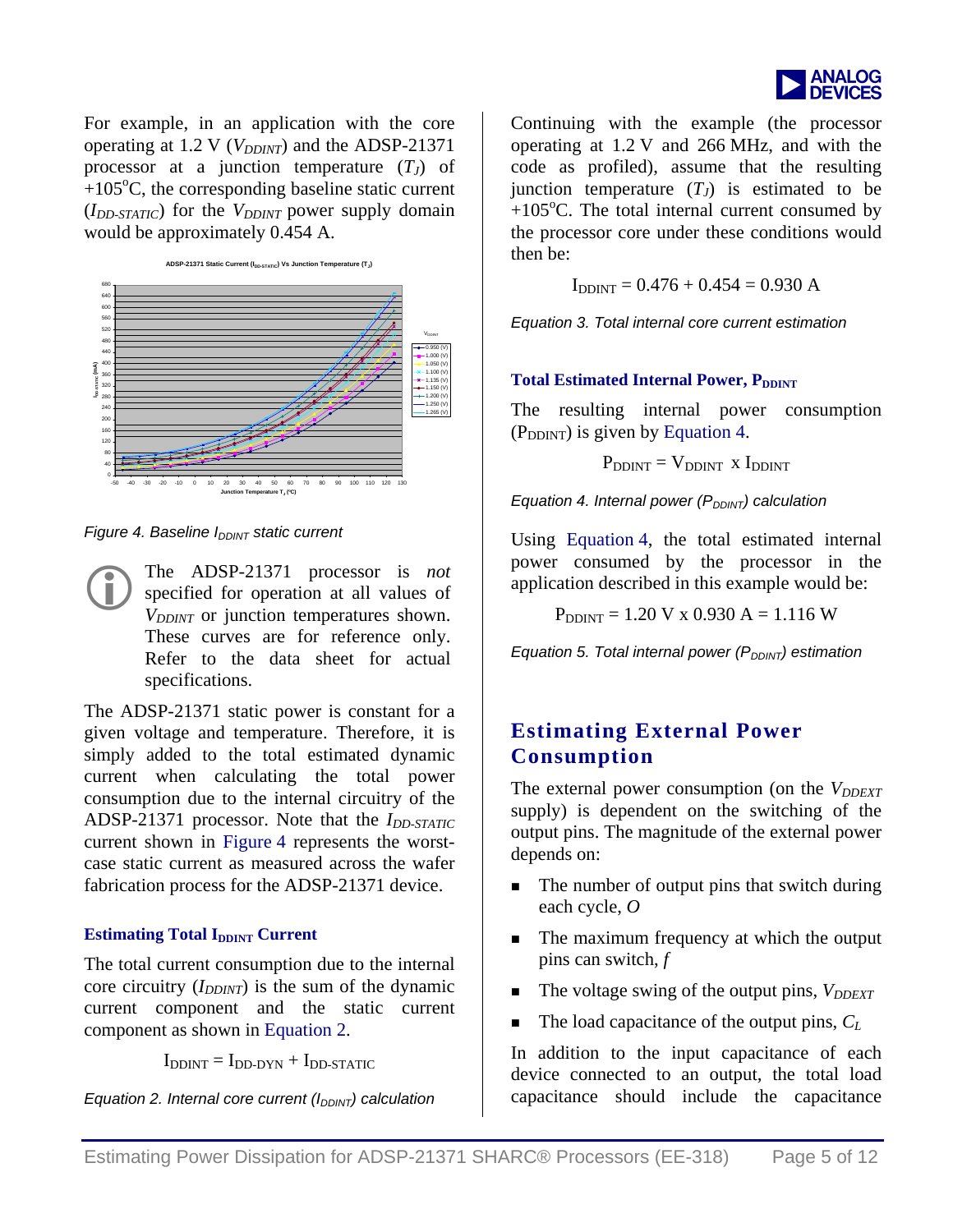

 $(C_{OUT})$  of the processor pin itself, which is driving the load.

The SDRAM controller is capable of running up to 133 MHz and can run at various frequencies, depending on the programmed SDRAM clock (SDCLK) to core clock (CCLK) ratio.

The maximum read/write throughput of the asynchronous memory interface (AMI) is one 32-bit word per 3 SDCLK cycles (wait state of 2). This corresponds to a maximum switching frequency of 22.2 MHz for ADDR23-0 and DATA31-0 during SDRAM writes and writes to external asynchronous memories.

In addition, the serial ports (SPORTs) and serial peripheral interface (SPI) can operate up to oneeighth (1/8) the processor core clock rate (CCLK). With a core clock of 266 MHz, this corresponds to a maximum switching frequency of 16.6 MHz for SDATA and MOSI/MISO, and a maximum switching frequency of 33.3 MHz for SCLK and SPICLK.

[Equation 6](#page-5-0) shows how to calculate the average external current (*I<sub>DDEXT</sub>*) using the above parameters:

 $I_{\text{DDEXT}} = O \times f \times V_{\text{DDEXT}} \times C_L$ 

<span id="page-5-0"></span>*Equation 6. External current (I<sub>DDEXT</sub>) calculation* 

The estimated average external power consumption ( $P_{DDEXT}$ ) can be calculated as follows.

 $P_{\text{DDEXT}} = V_{\text{DDEXT}}$  x  $I_{\text{DDEXT}}$ 

*Equation 7. External power (P<sub>DDEXT</sub>) calculation* 

For a sample configuration shown in [Figure 5,](#page-6-0) we can estimate the external current and thereby the external power consumption with the following assumptions:

- Processor core running at 266 MHz (CCLK)
- 64K x 32-bit external SRAM,  $C_L = 10$  pF (trace capacitance ignored)
- Writes to external memory occur with  $WS=2$

During external memory writes, 50% of the ADDR23-0 and DATA31-0 pins are switching

- DAI configured as SPORT transmitting and receiving 32-bit words at  $1/8$ <sup>\*</sup>CCLK,  $C_L = 10$  pF (trace capacitance ignored)
- **DPI** configured as SPI master transmitting and receiving 32-bit words at 1/8\*CCLK,  $C_{L} = 10$  pF (trace capacitance ignored)
- **Dutput** capacitance of processor pin,  $C_{\text{OUT}} = 4.7 \text{ pF}$

The external current  $(I_{\text{DDEXT}})$  ([Equation 6\)](#page-5-0) can be calculated for each class of pins that can drive and is shown in [Table 3.](#page-6-1)

Summing the individual currents from [Table 3,](#page-6-1) the total external current  $(I_{\text{DDEXT}})$  for the sample configuration would be 0.062 A.

Using this current, the estimated average external power is calculated as:

 $P_{\text{DDEXT}} = 3.3 \text{ V x } 0.062 \text{ A} = 0.205 \text{ W}$ 

<span id="page-5-1"></span>*Equation 8. External power (P<sub>DDEXT</sub>) calculation*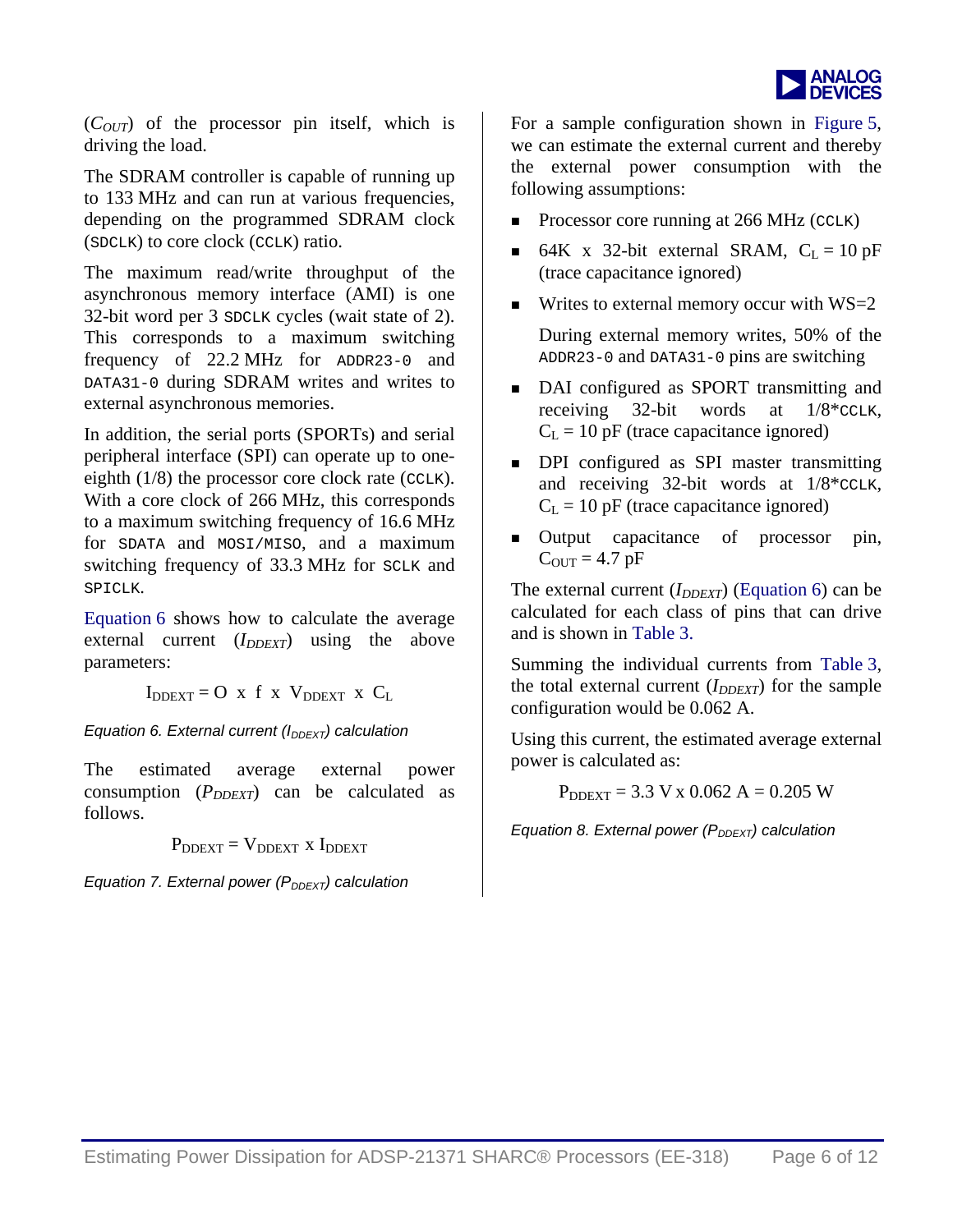<span id="page-6-0"></span>

*Figure 5. ADSP-21371 system example configuration* 

| <b>Pin Type</b> | No. of Pins | % Switching    | $\mathbf{x}$ f | <b>x</b> V <sub>DDEXT</sub> | x C              | $I_{\rm DDEXT}$ |
|-----------------|-------------|----------------|----------------|-----------------------------|------------------|-----------------|
| ADDR[23:0]      | 24          | 50             | 22.2 MHz       | 3.3V                        | $4.7pF + 2*10pF$ | 0.021714        |
| DATA[31:0]      | 32          | 50             | 22.2 MHz       | 3.3V                        | $4.7pF + 2*10pF$ | 0.028952        |
| RD              | 1           | $\overline{0}$ | n/a            | 3.3V                        | $4.7pF + 10pF$   | 0.000000        |
| <b>WR</b>       | 1           | 100            | 44.4 MHz       | 3.3V                        | $4.7pF + 10pF$   | 0.002154        |
| MS[1:0]         | 1           | $\theta$       | n/a            | 3.3V                        | $4.7pF + 10pF$   | 0.000000        |
| <b>SDCLK</b>    | 1           | 100            | 133 MHz        | 3.3V                        | 4.7pF            | 0.002063        |
| DAI_P1 (SDATA)  | 1           | 100            | 16.6 MHz       | 3.3V                        | $4.7pF + 10pF$   | 0.000805        |
| DAI_P2 (SCLK)   | 1           | 100            | 33.3 MHz       | 3.3V                        | $4.7pF + 10pF$   | 0.001615        |
| $DAL_P3$ (FS)   | 1           | 100            | 1.0 MHz        | 3.3V                        | $4.7pF + 10pF$   | 0.000049        |
| DAL P4 (SDATA)  | -1          | 100            | 16.6 MHz       | 3.3V                        | $4.7pF + 10pF$   | 0.000805        |
| DAI_P5 (SCLK)   | 1           | 100            | 33.3 MHz       | 3.3V                        | $4.7pF + 10pF$   | 0.001615        |
| $DAI_P6(FS)$    | 1           | 100            | $1.0$ MHz      | 3.3V                        | $4.7pF + 10pF$   | 0.000049        |
| DPI_P1 (SPICLK) | 1           | 100            | 33.3 MHz       | 3.3V                        | $4.7pF + 10pF$   | 0.001615        |
| DPI_P2 (SPIDS)  | 1           | $\theta$       | n/a            | 3.3V                        | $4.7pF + 10pF$   | 0.000000        |
| DPI_P3 (MOSI)   | 1           | 100            | 16.6 MHz       | 3.3V                        | $4.7pF + 10pF$   | 0.000805        |
| DPI_P4 (MISO)   | 1           | $\theta$       | n/a            | 3.3V                        | $4.7pF + 10pF$   | 0.000000        |

<span id="page-6-1"></span>*Table 3. External current (I<sub>DDEXT</sub>) summary for Figure 5.*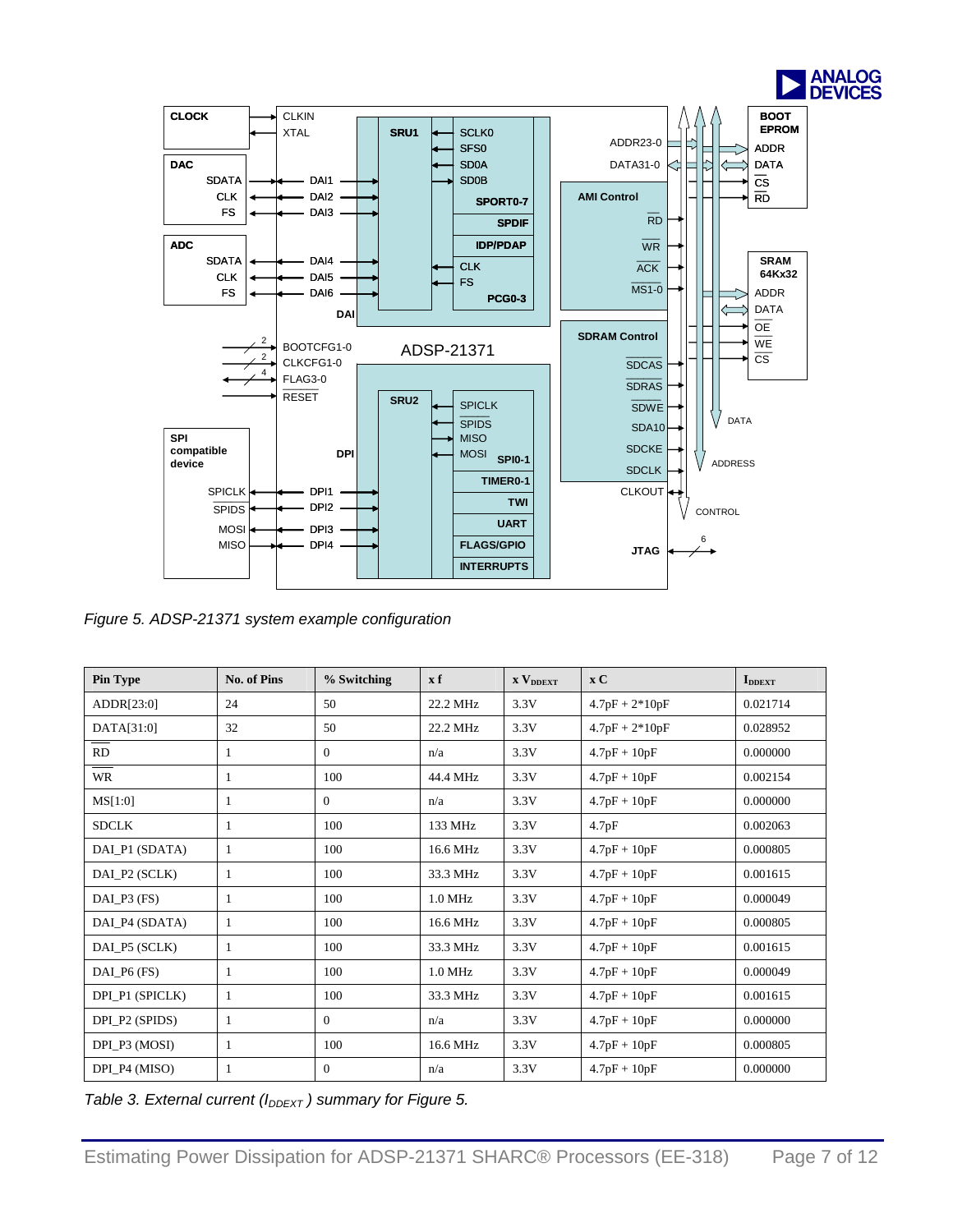

## **Total Power Consumption**

For a particular system, the total power consumption becomes the sum of its individual components, the power consumed by the internal circuitry, and the power consumed due to the switching of the I/O pins, as follows:

 $P_{\text{TOTAL}} = P_{\text{DDINT}} + P_{\text{DDEXT}}$ 

<span id="page-7-0"></span>*Equation 9. Total power (P<sub>TOTAL</sub>) calculation* 

Where:

 $P_{DDINT}$  = Internal power consumption as defined by [Equation 5](#page-4-3) 

 $P_{DDEXT}$  = External power consumption as defined by [Equation 8](#page-5-1) 

For example, assuming that the processor in the previous example is operating at 1.2 V, 266 MHz, and code as profiled in [Figure 2,](#page-3-1) and also assuming the resulting junction temperature  $(T_J)$  has been estimated to be +105<sup>o</sup>C (see [Appendix B](#page-9-0) for estimating  $T<sub>J</sub>$ , the total estimated power consumed would be:

 $P_{\text{TOTAL}} = 1.116 \text{ W} + 0.205 \text{ W} = 1.321 \text{ W}$ 

*Equation 10. Total power*  $(P_{\text{TOTAL}})$  *calculation for the sample configuration in Figure 5 and running code described in the example*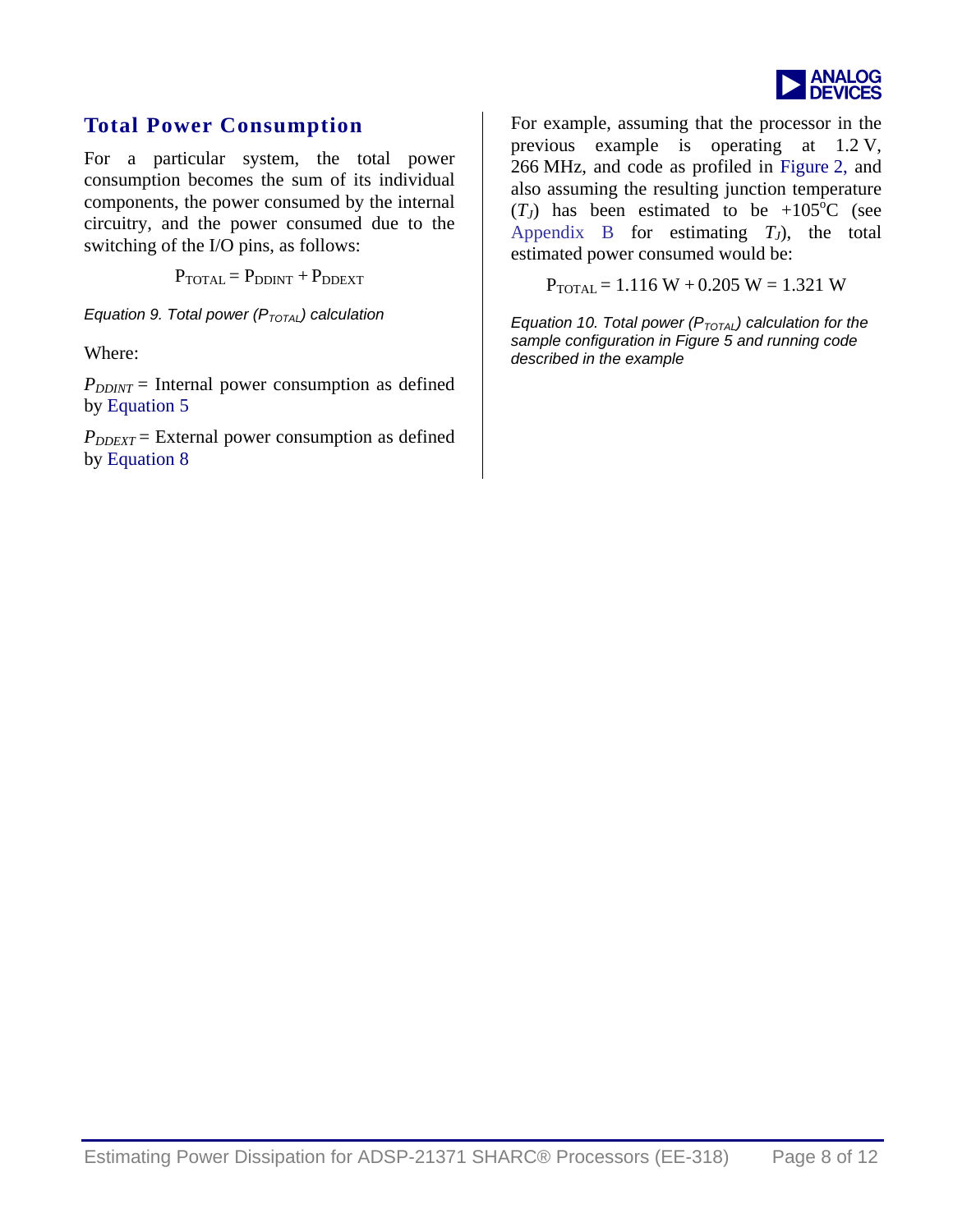

#### **Appendix A**

<span id="page-8-0"></span>The ADSP-21371 *IDD\_BASELINE*\_*DYN* current graph is shown in [Figure 6](#page-8-2) (also in [Figure 1\)](#page-2-1). The *I<sub>DD\_BASELINE\_DYN</sub>* current is derived using the *I<sub>DD-INHIGH</sub>* dynamic activity level vs. core frequency. Each curve in the graph represents a baseline *I<sub>DDINT</sub>* dynamic current for a specified power supply setting.



#### <span id="page-8-2"></span>ADSP-21371 Dynamic I<sub>DD</sub> High Activity (I<sub>DD-INHIGH</sub>) Vs Core Frequency

*Figure 6. IDD\_BASELINE\_DYN graph* 

<span id="page-8-1"></span>

The ADSP-21371 processor is *not* specified for operation at all values of *V<sub>DDINT</sub>* shown. These curves are for reference only. Refer to the data sheet for actual specifications.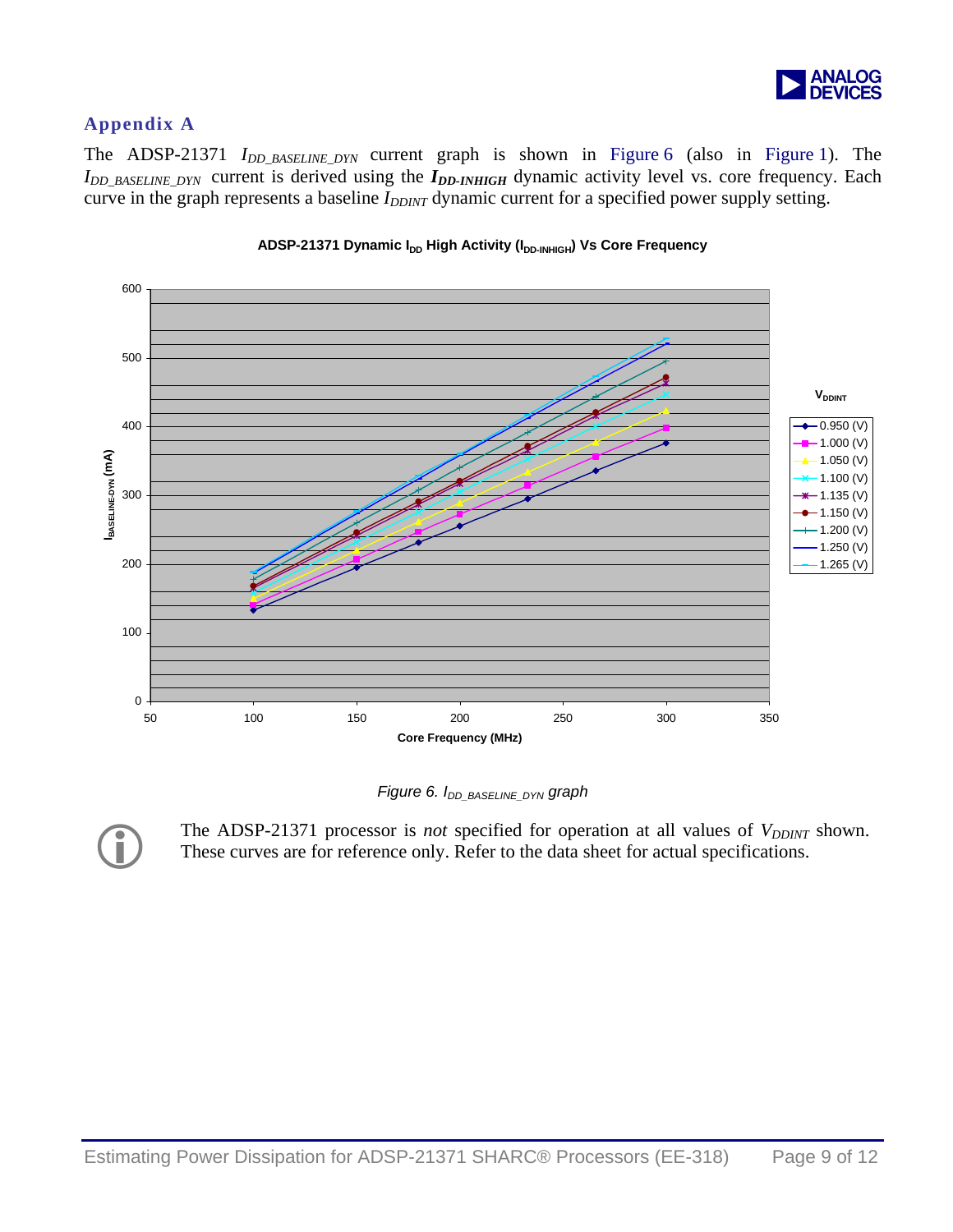

#### <span id="page-9-0"></span>**Appendix B**

The ADSP-21371 *I<sub>DD-STATIC</sub>* current graph is shown in [Figure 7](#page-9-1) (also in [Figure 2\)](#page-3-1). The static current on the *V<sub>DDINT</sub>* power supply domain is a function of temperature and voltage and is *not* a function of frequency or activity level. Each curve in the graph represents a baseline *I<sub>DDINT</sub>* static current for a specified power supply measured at various junction temperatures  $(T_J)$ . The  $I_{DD-STATIC}$  current graph ([Figure 7\)](#page-9-1) represents the worst-case static currents as measured across the wafer fabrication process for the ADSP-21371 processor.



#### <span id="page-9-1"></span>ADSP-21371 Static Current (I<sub>DD-STATIC</sub>) Vs Junction Temperature (T<sub>J</sub>)



The ADSP-21371 processor is *not* specified for operation at all values of  $V_{DDINT}$  or  $T_J$ shown. These curves are for reference only. Refer to the data sheet for actual specifications.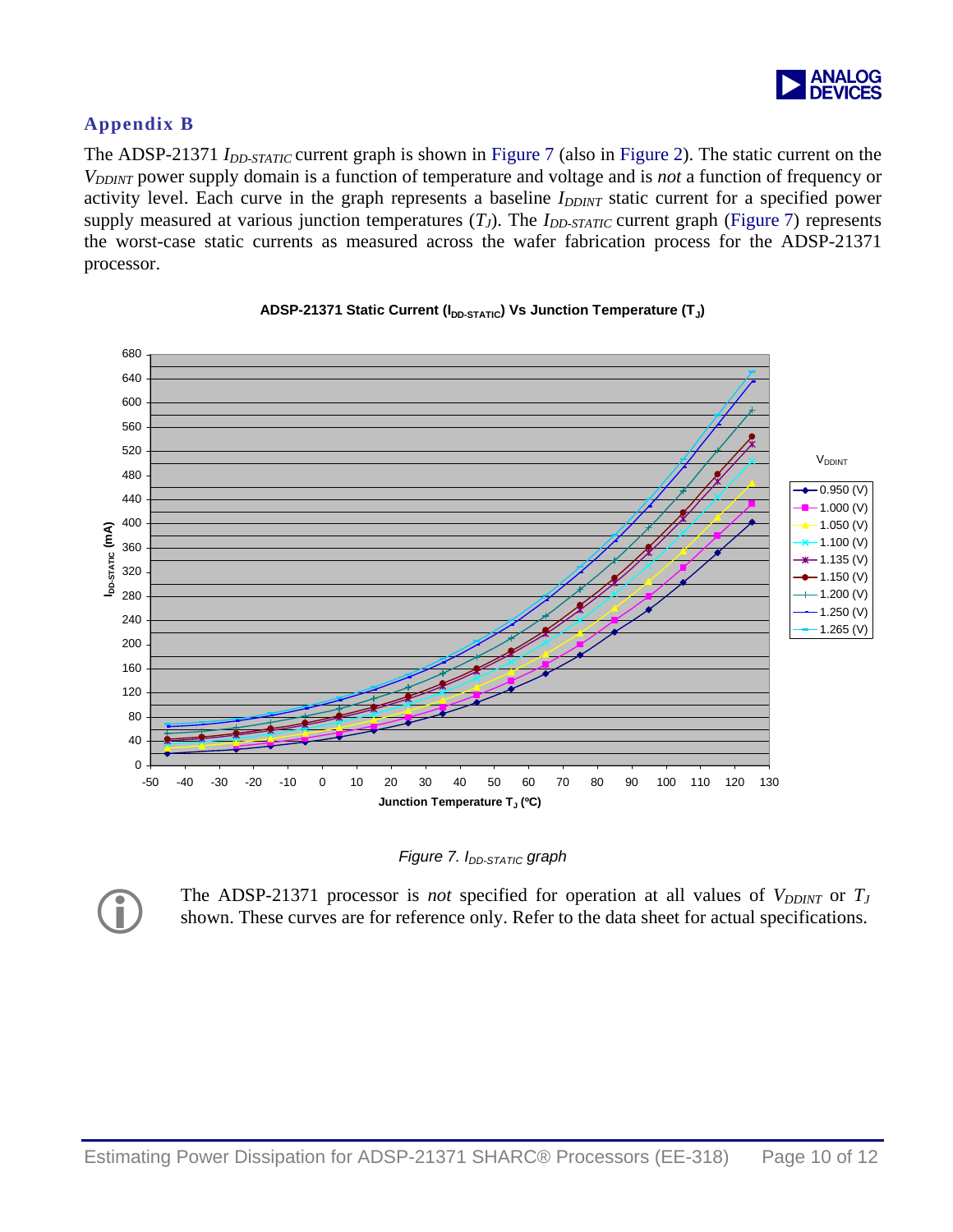

### <span id="page-10-0"></span>**Appendix C**

Correct functional operation of the ADSP-21371 processor is guaranteed when the junction temperature of the device does not exceed the allowed junction temperature  $(T_J)$  as specified in the data sheet. For the ADSP-21371 processor, the total power budget is limited by the maximum allowed junction temperature  $(T_J)$  as specified in the data sheet.



The ABSOLUTE MAXIMUM RATINGS table in the ADSP-21371 processor data sheet states that exposure to junction temperatures greater than  $+125^{\circ}$ C for extended periods of time may affect device reliability. states that exposure to junction temperatures greater than  $+125^{\circ}$ C for extended periods of time may affect device reliability.

To determine the junction temperature of the device while on the application printed circuit board (PCB), use the following equation found in the THERMAL CHARACTERISTICS section of the data sheet:

 $T_J = T_T + (P_{TOTAL} x \psi_{JT})$ 

*Equation 11. Junction temperature*  $(T_J)$  calculation

Where:

 $T_T$  = Package temperature (<sup>o</sup>C) measured at the top center of the package

*PTOTAL* = Total power consumption (Watts) as defined in [Equation 9](#page-7-0) 

 $\psi_{JT}$  = Junction-to-top (of package) characterization parameter ( $\rm ^{o}C/W$ )

Under natural convection,  $\psi_{JT}$  for a thin plastic package is relatively low. This means that under natural convection conditions, the junction temperature  $(T_J)$  is typically just a little higher than the temperature at the top-center of the package  $(T_T)$ . The die is physically separated from the surface of the package by only a thin region of plastic mold compound. Unless the top of the package is forcibly cooled by significant airflow, there will be very little difference between  $T_T$  and  $T_J$ . However, note that  $\psi_{JT}$  is affected by airflow, and the values for  $\psi_{IT}$  under various airflow conditions are listed in the THERMAL CHARACTERISTICS section of the ADSP-21371 processor data sheet for the 208-lead MQFP package.

The THERMAL CHARACTERISTICS section of the data sheet also provides thermal resistance (θ*JA*) values for the 208-lead MQFP package. Data sheet values for  $\theta_{JA}$  are provided for package comparison and PCB design considerations only and are not recommended for verifying  $T_J$  on an actual application PCB.